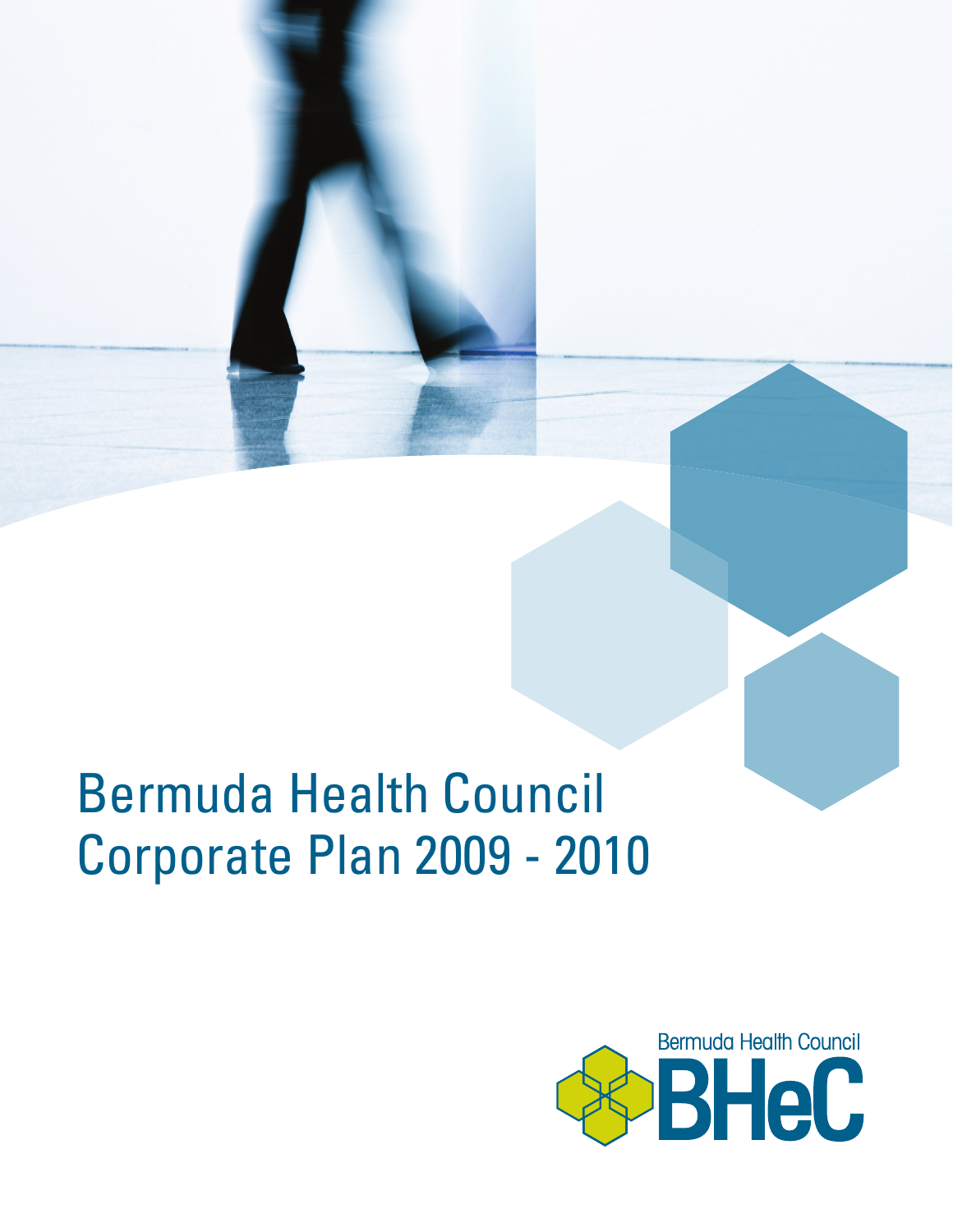#### **Bermuda Health Council Corporate Plan 2009 / 2010**

#### **Contact us:**

If you would like any further information about the Bermuda Health Council, or if you would like to bring a healthcare matter to our attention, we look forward to hearing from you.

#### **Mailing Address:**

PO Box HM 3381, Hamilton, HM PX, Bermuda

#### **Street Address:**

Sterling House 3<sup>rd</sup> Floor, 16 Wesley Street, Hamilton, HM11, Bermuda

**Phone**: (441) 292-6420 **Fax**: (441) 292-8067 **Email: [bdahealthcouncil@bhec.bm](mailto:bdahealthcouncil@bhec.bm) Website: [www.bhec.bm](http://www.bhec.bm/)**

#### **Published by:**

The Bermuda Health Council (June 2009)

#### **Version 2:**

*Wording adjustments to objectives # 7 and 12*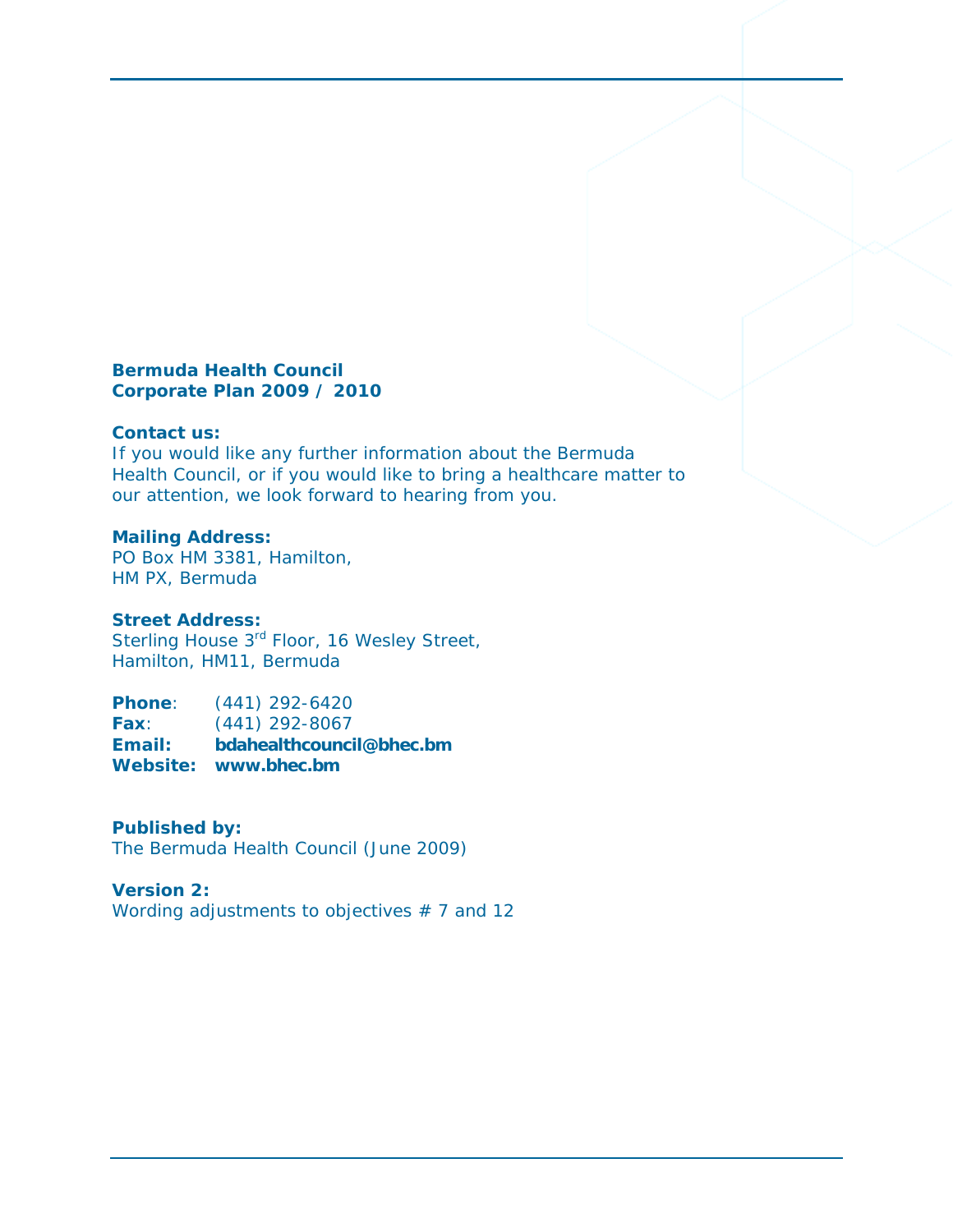

## **Bermuda Health Council CORPORATE PLAN 2009/2010**

*"Working together for a sustainable healthcare system"*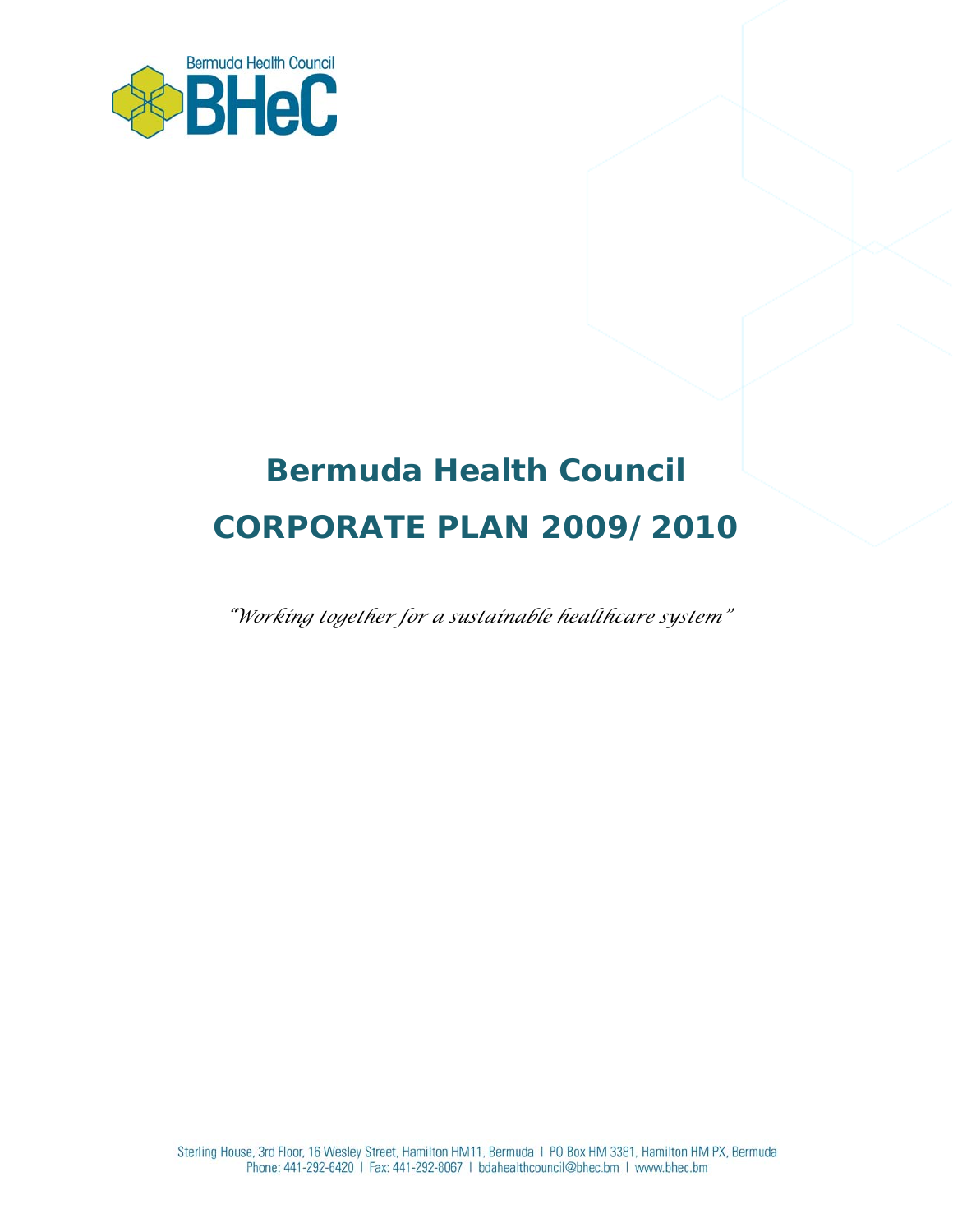## **INTRODUCTION**

The Bermuda Health Council was established by the Bermuda Health Council Act 2004 to regulate, coordinate and enhance the delivery of health services. Our vision is to work together for a sustainable healthcare system.

The Bermuda Health Council Strategic Plan 2009 – 2012 details our strategic priorities for the coming three years. These focus on four areas: Quality, Equity, Efficacy and Accountability. We believe that when these qualities are met by our healthcare system, we will have achieved a high-performing and sustainable healthcare system for all.

This Corporate Plan is the annual companion to the three-year Strategic Plan. The aim of the Corporate Plan is to outline the objectives on which we will focus during the fiscal year 2009/10, in order to move closer to the longer-term strategic goals.

The purpose of publishing this report is to act on our goal for enhanced accountability and communication with our stakeholders and healthcare partners.

## **Strategic Goal 1: QUALITY**

**To enhance the regulation of health services, insurers, professionals and prescription drugs, in order to assure quality and patient safety** 

#### **Strategic Objective 1.1) Collaborate with the Ministry of Health to enhance the regulatory framework for healthcare professionals, businesses and insurers**

*2009/10 Objectives* 

- **1.** Collaborate with the Ministry of Health to finalize regulations for healthcare professionals
- **2.** Collaborate with the Ministry of Health to finalize regulations for complementary and alternative medicine professionals
- **3.** Collaborate with the Ministry of Health to finalize regulations for healthcare businesses
- **4.** Collaborate with the Ministry of Health to develop a regulatory framework for health insurers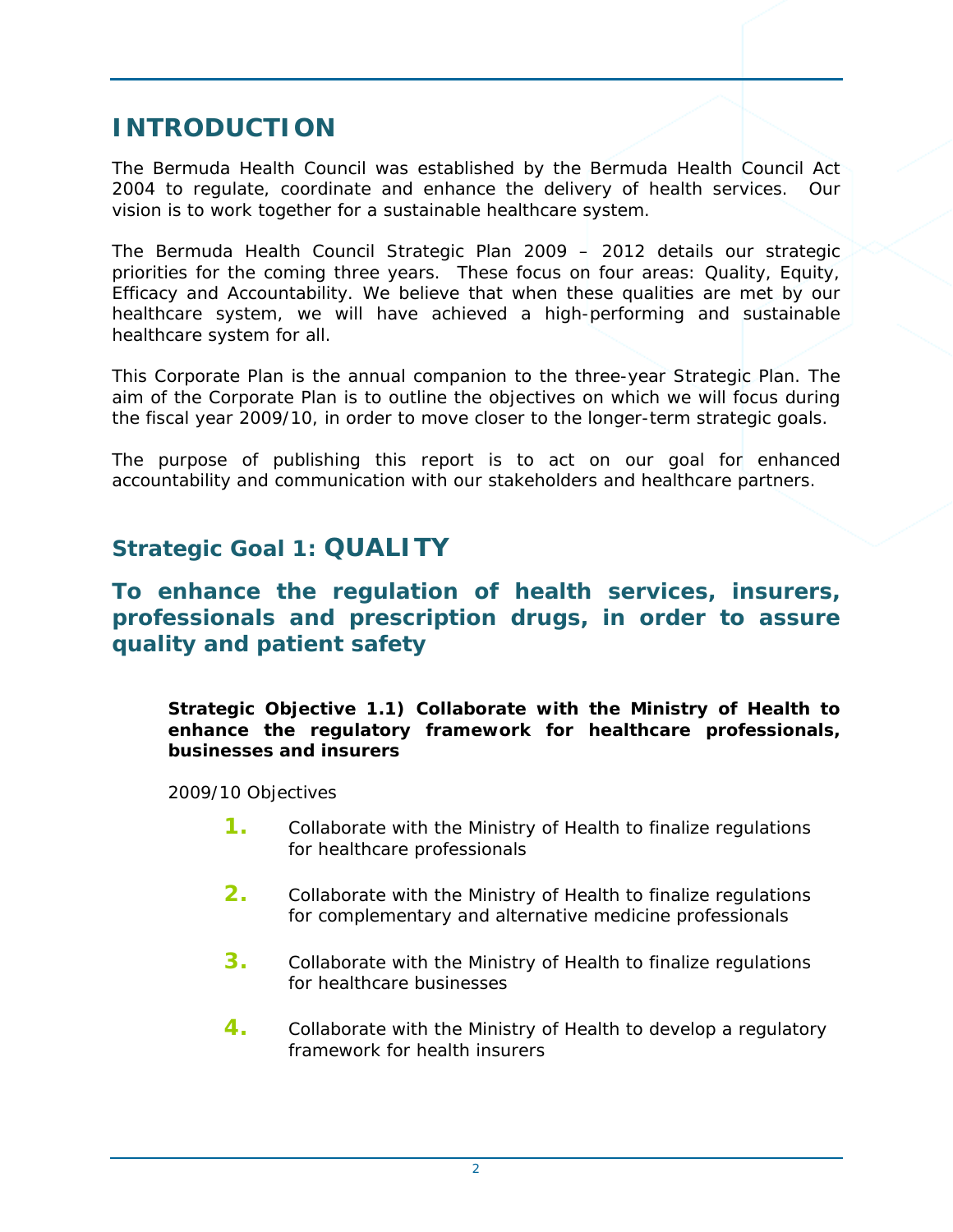**Strategic Objective 1.2) Develop and implement an impartial and effective system to oversee and monitor compliance with established regulations for healthcare professionals and businesses** 

#### *2009/10 Objectives*

- **5.** Produce policy guidelines to oversee compliance for health professionals, complementary and alternative medicine and healthcare businesses
- **6.** Develop methodology to monitor compliance and pilot on one regulated group

#### **Strategic Objective 1.3) Develop mechanisms to monitor and report on the quality of healthcare provision**

#### *2009/10 Objectives*

- **7.** Identify suitable areas for publication of performance indicators
- **8.** Manage and monitor complaints to Bermuda Health Council

#### **Strategic Objective 1.4) Establish mechanisms to monitor utilization and expenditure on prescription drugs**

*2009/10 Objective* 

**9.** Develop project to investigate utilization and expenditure on prescription drugs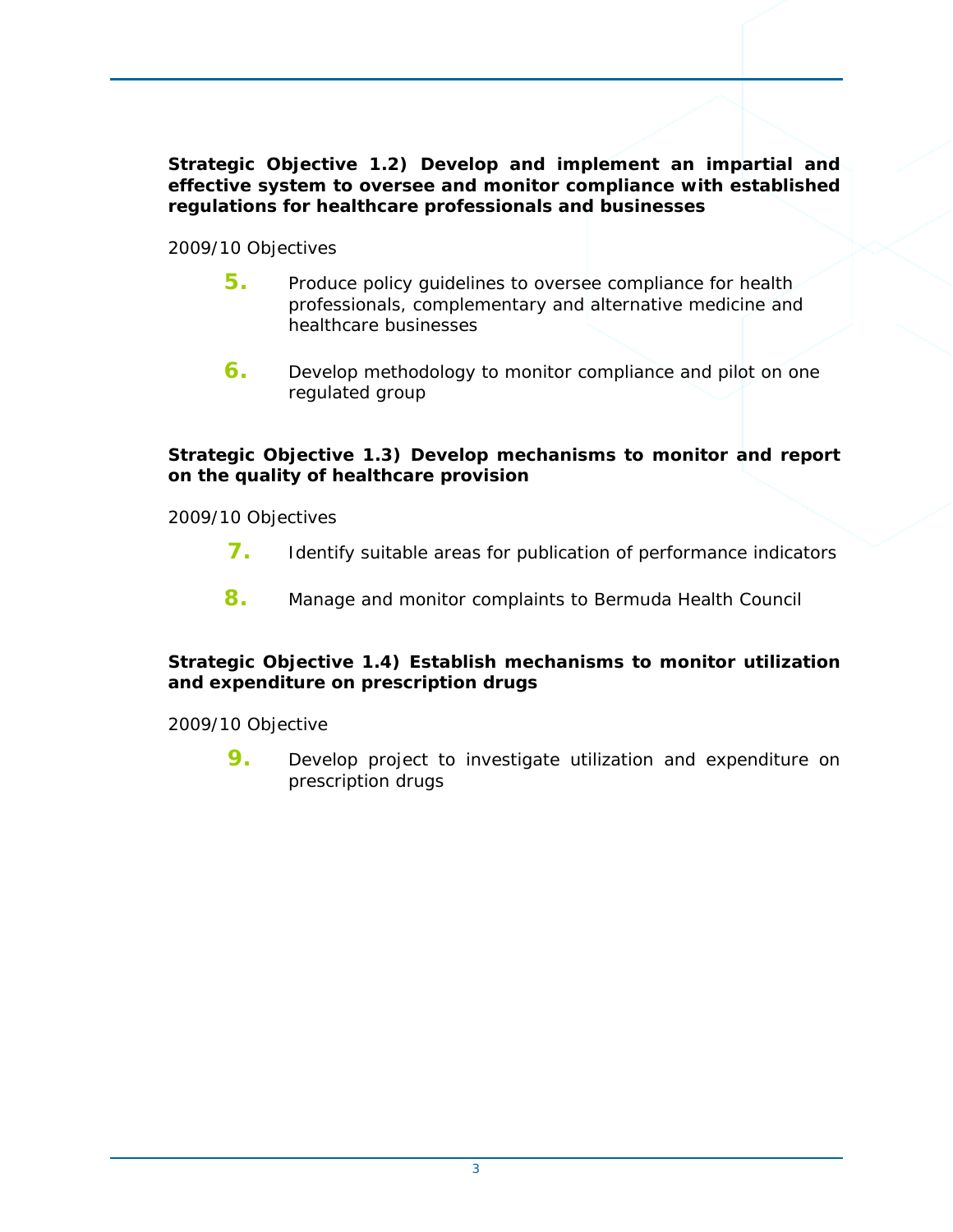## **Strategic Goal 2: EQUITY**

## **To enhance coordination of health services to assure equitable access to essential healthcare for all residents**

**Strategic Objective 2.1) Enhance the process to determine essential healthcare services** 

*2009/10 Objective* 

**10.** Redesign operation of Healthcare Proposals Committee purpose and processes

#### **Strategic Objective 2.2) Enhance processes to assure equitable access to essential healthcare services**

#### *2009/10 Objectives*

- **11.** License health insurers and approved schemes annually
- **12.** Develop system to monitor employers' compliance with Health Insurance Act 1970
- **13.** Conduct project to address practice of requiring direct payment from patients at the time of receiving care

#### **Strategic Objective 2.3) Develop and implement methods to monitor and report population health outcomes and inequalities**

*2009/10 Objective* 

**14.** Develop project to identify and measure appropriate health indicators for publication

#### **Strategic Objective 2.4) Establish mechanisms to enhance equity in access to appropriate prescription drugs**

In the fiscal year 2009/10 work towards this strategic objective will focus on investigating the utilization and expenditure on prescription drugs, as outlined in *2009/10 Objective 9*. This will provide the evidence base needed to develop policy prerogatives and suitable measures.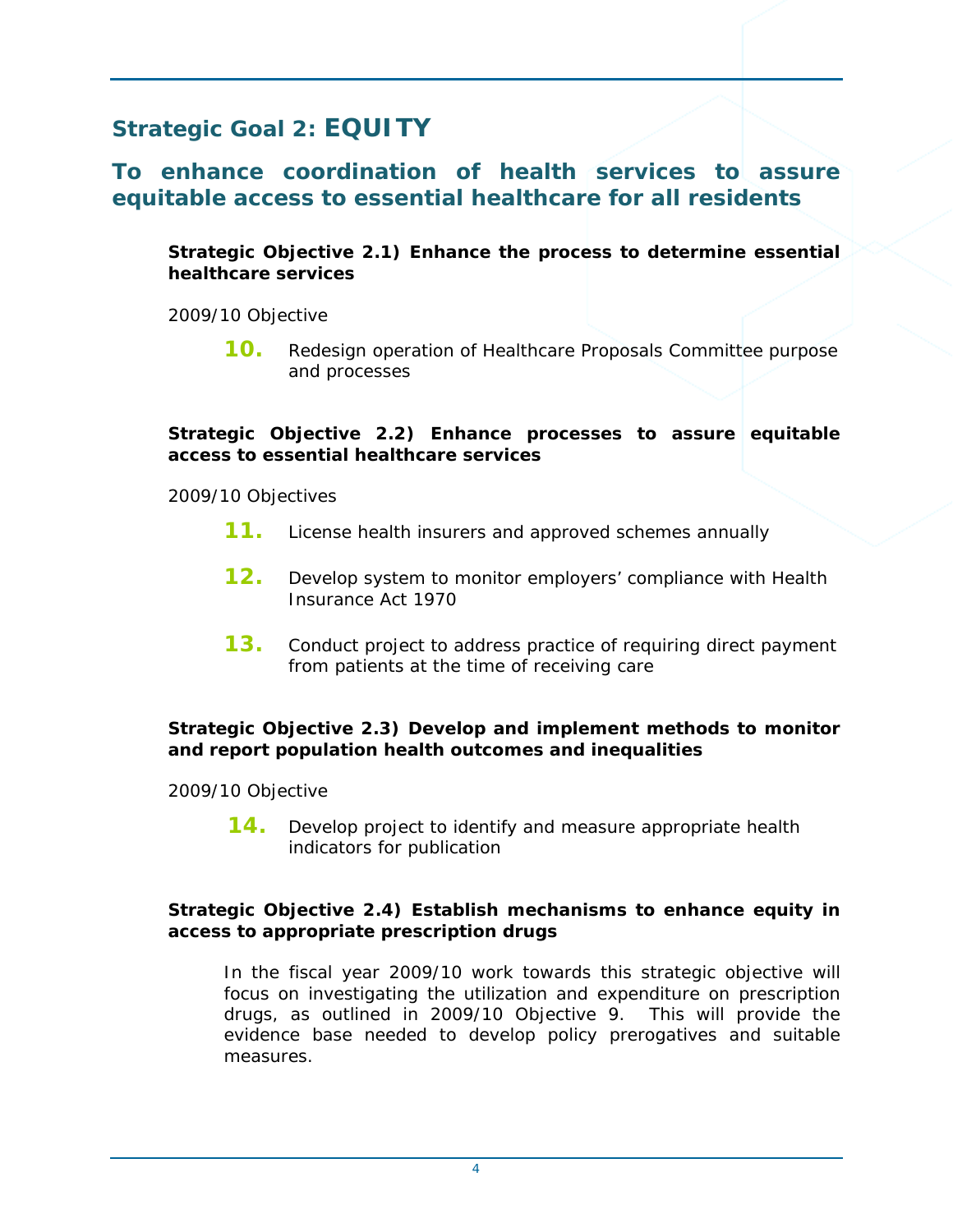## **Strategic Goal 3: EFFICACY**

## **To promote healthcare developments in service provision and insurance that will enhance the financial sustainability of the healthcare system**

**Strategic Objective 3.1) Enhance the process to conduct the annual actuarial review of standard hospital benefits, the mutual reinsurance fund and the health insurance plan** 

*2009/10 Objective* 

**15.** Implement 30% of recommendations from 2008 actuarial review

#### **Strategic Objective 3.2) Enhance mechanisms to promote costcontainment measures across the healthcare system, including prescription drugs**

*2009/10 Objective* 

**16.** Identify appropriate methods to enable Bermuda Health Council to conduct health service planning for cost-containment

#### **Strategic Objective 3.3) Develop clear and transparent procedures to establish fees for regulated services**

*2009/10 Objectives* 

- **17.** Based on PricewaterhouseCooper study of physician reimbursement, develop new model to conduct annual review of medical and dental charges order
- **18.** Develop objective protocols to conduct annual review and update of Diagnostic Imaging Services Schedule

#### **Strategic Objective 3.4) Develop and implement methods to monitor and report on health system expenditure and financing**

#### *2009/10 Objective*

**19.** Develop project to establish mechanism to monitor health system expenditure and financing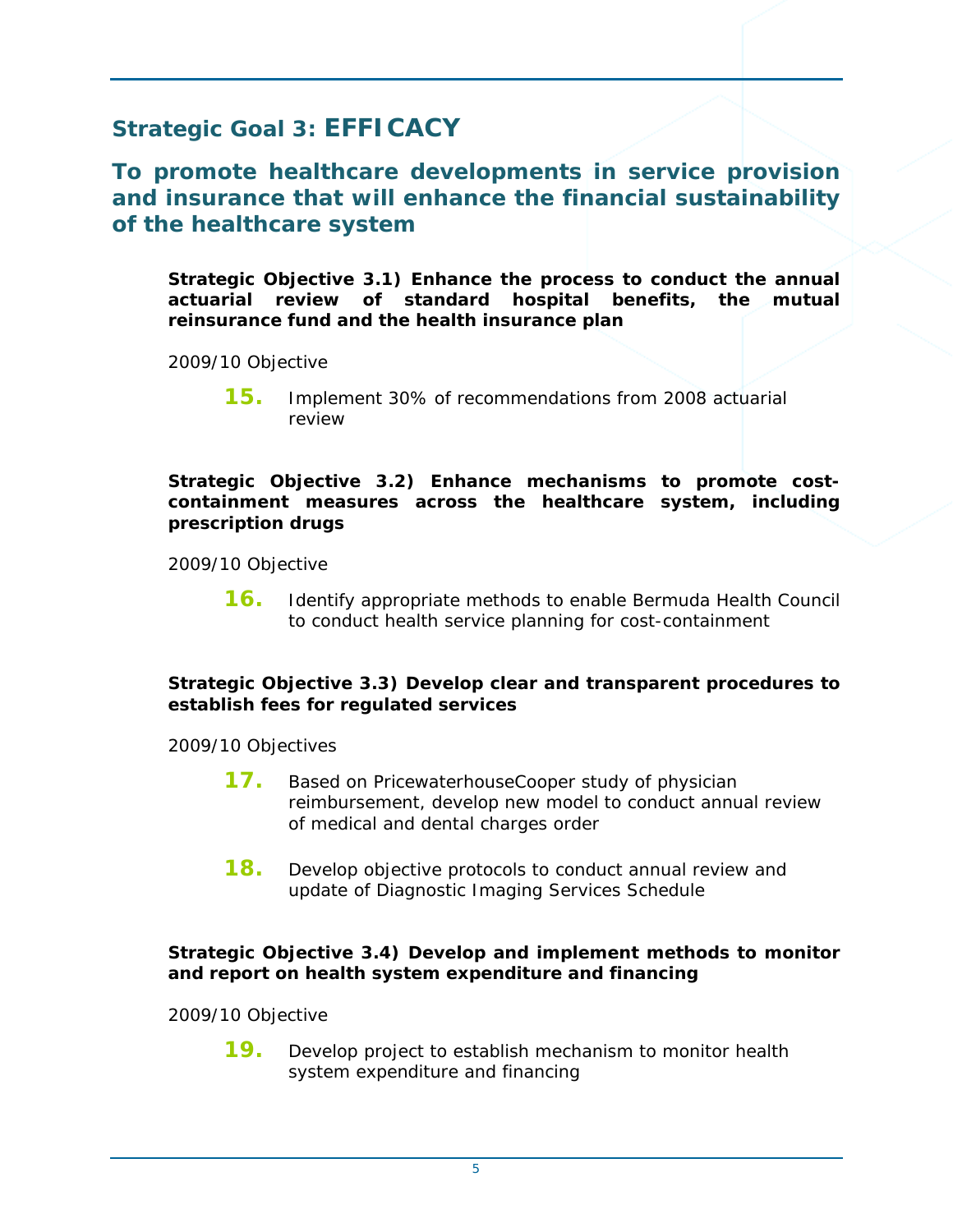## **Strategic Goal 4: ACCOUNTABILITY**

### **To ensure all of our functions are conducted in an impartial manner**

**Strategic Objective 4.1) Develop and implement mechanisms to ensure that operational decisions are based on objective criteria** 

*2009/10 Objectives* 

- **20.** Develop peer-review process
- **21.** Ensure publication of regulatory products

#### **Strategic Objective 4.2) Enhance mechanisms to communicate with stakeholders and keep the public abreast of developments in the healthcare sector**

*2009/10 Objectives* 

- **22.** Develop and publish Bermuda Health Council Strategic Plan 2009/10 and Corporate Plan 2009/10
- **23.** Implement Communications Strategy
- 24. Provide timely advice to Minister of Health
- **25.** Collaborate with Ministry of Health to amend Bermuda Health Council Act 2004 to refine remit and functions